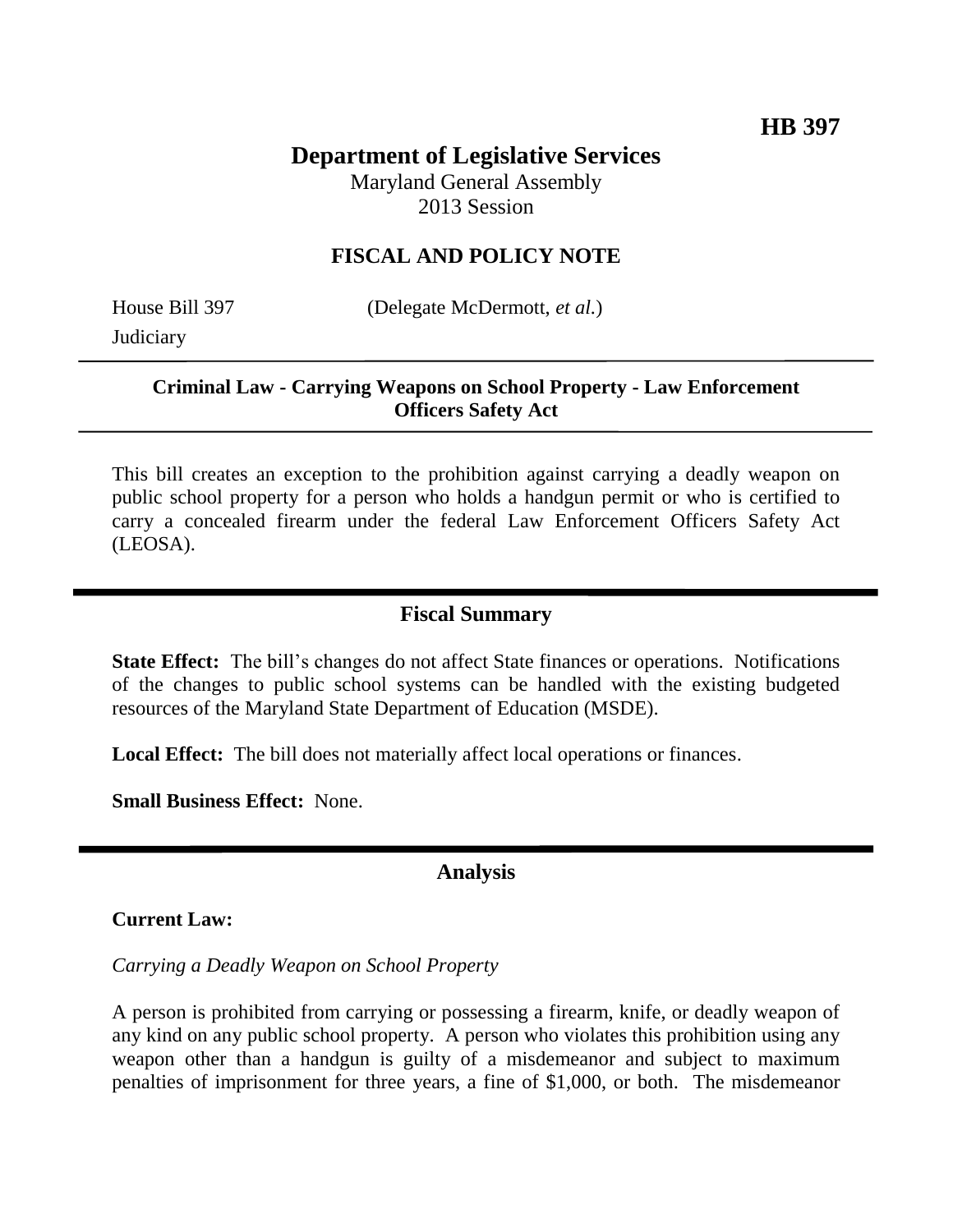penalties for a violator using a handgun are as follows: (1) for a first offense, a fine of not less than \$250 and not more than \$2,500 and/or a sentence of not less than 90 days or more than 3 years; (2) for a second offense, a mandatory minimum sentence of 3 years and a maximum sentence of 10 years; and (3) for a third or subsequent offense, a mandatory minimum sentence of 5 years and a maximum sentence of 10 years.

The prohibition against carrying a deadly weapon on public school property does not apply to:

- law enforcement officers in the regular course of their duty;
- a person hired by a county board of education specifically for the purpose of guarding public school property;
- persons engaged in organized shooting activity for educational purposes; or
- a person who, with a written invitation from the school principal, displays or engages in a historical demonstration using a weapon or replica of a weapon for educational purposes.

# *Handgun Permits*

Maryland law requires a person to be issued a permit to wear, carry, or transport a handgun. To be issued a permit to carry a handgun by the Department of State Police (DSP), an applicant (1) must be an adult; (2) must not have been convicted of a felony or misdemeanor for which a sentence of imprisonment for more than one year has been imposed or, if convicted, must have been pardoned or been granted relief under federal law; (3) if younger than 30, must not have been committed to a facility for juveniles for longer than one year or adjudicated delinquent for a crime of violence, a felony, or misdemeanor that carries a statutory penalty of more than two years; (4) must not have been convicted of a controlled dangerous substance violation and must not presently be an addict, a habitual user of a controlled dangerous substance, or an alcoholic; (5) must not exhibit a propensity for violence or instability which may reasonably render possession of a handgun a danger to the applicant or another; and (6) must have a good and substantial reason to wear, carry, or transport a handgun. "Good and substantial reason" includes a finding by DSP that the permit is necessary as a reasonable precaution against apprehended danger.

A handgun permit, however, does not provide an exception to the prohibition against carrying a deadly weapon on public school property.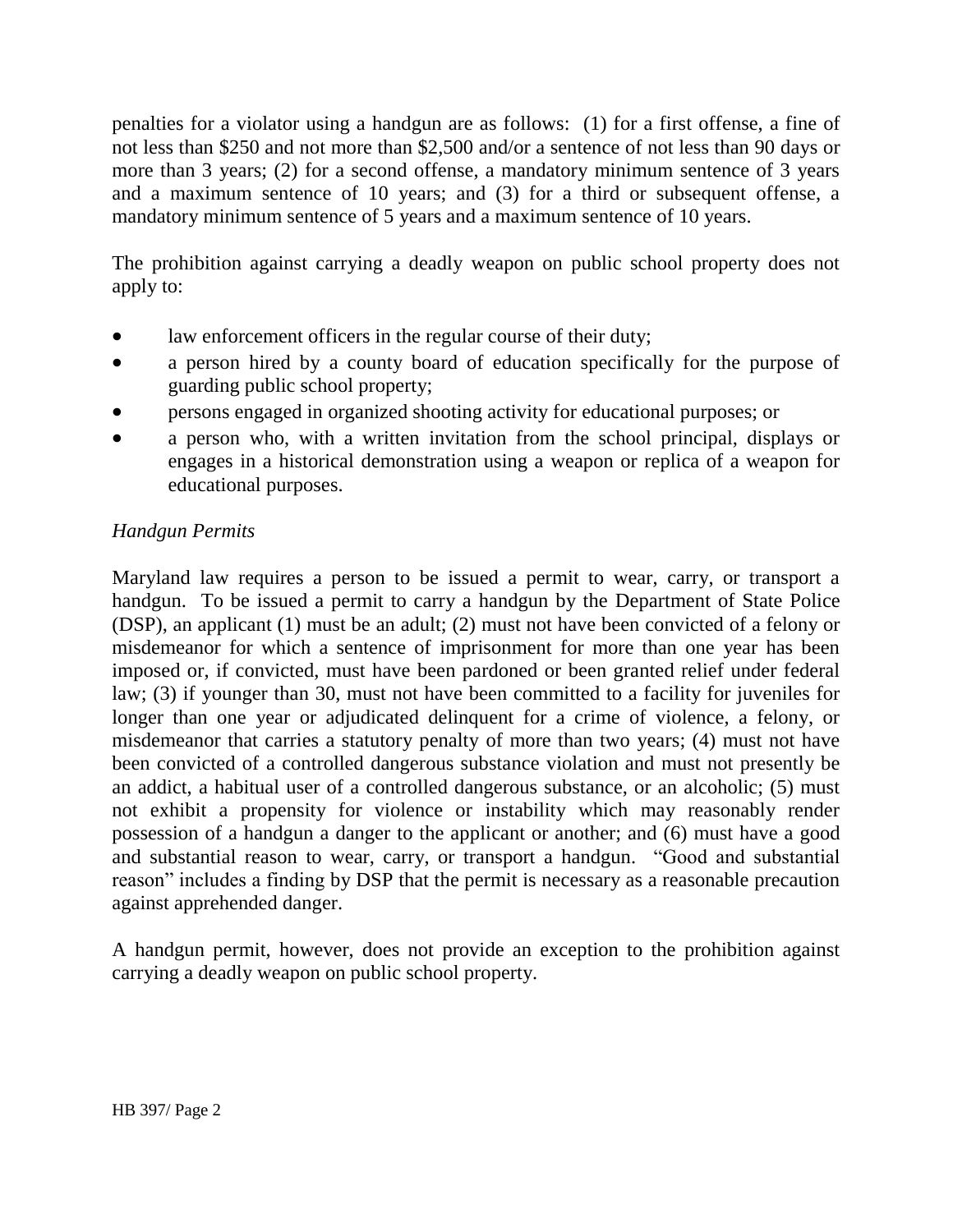## *Law Enforcement Officer Safety Act*

LEOSA allows federal, state, and local "qualified law enforcement officers" and "qualified retired law enforcement officers" to carry a concealed firearm in any jurisdiction in the United States without obtaining any permit required by the State or local jurisdiction. LEOSA does not override the federal Gun-Free School Zone Act, which prohibits carrying a firearm within 1,000 feet of an elementary or secondary school. A retiree may carry a concealed firearm with his/her issued retiree identification card and with certification that he/she has successfully completed annual firearms training at his/her own cost. The retiree's organization may annually issue a single LEOSA card which the retiree may carry in lieu of carrying his/her retirement card and the annual certification document.

**Background:** Some local school systems have memorandums of understanding with local law enforcement agencies to have specially trained officers, known as school resource officers (SROs), in schools. MSDE reports that there are 302 SROs for the 1,437 schools in the State.

In 2010, the U.S. Department of Education awarded MSDE a \$3.1 million Safe and Supportive School grant to help measure school safety at the building level and assist in helping those schools with the greatest safety needs. The Governor's proposed fiscal 2014 capital budget includes \$25 million for statewide public school security improvements.

According to the National Conference of State Legislatures, there are currently 18 states, including Maryland, that have proposed legislation in 2013 that relates to the carrying of firearms by law enforcement, SROs, and other security personnel. In addition to Maryland, these states are Alabama, Arizona, Arkansas, California, Georgia, Iowa, Indiana, Louisiana, Mississippi, North Carolina, New Jersey, New York, Oklahoma, Pennsylvania, Tennessee, Texas, and Virginia.

On January 16, 2013, President Obama signed 23 executive actions to strengthen existing gun laws and to take related steps addressing mental health and school safety. The President also asked Congress to reinstate and strengthen the assault weapons ban that expired in 2004, to restrict ammunition magazines to no more than 10 rounds, and to expand background checks to virtually all gun transactions. All of these Presidential Actions can be found online at [http://www.whitehouse.gov/briefing-room/presidential](http://www.whitehouse.gov/briefing-room/presidential-actions)[actions.](http://www.whitehouse.gov/briefing-room/presidential-actions)